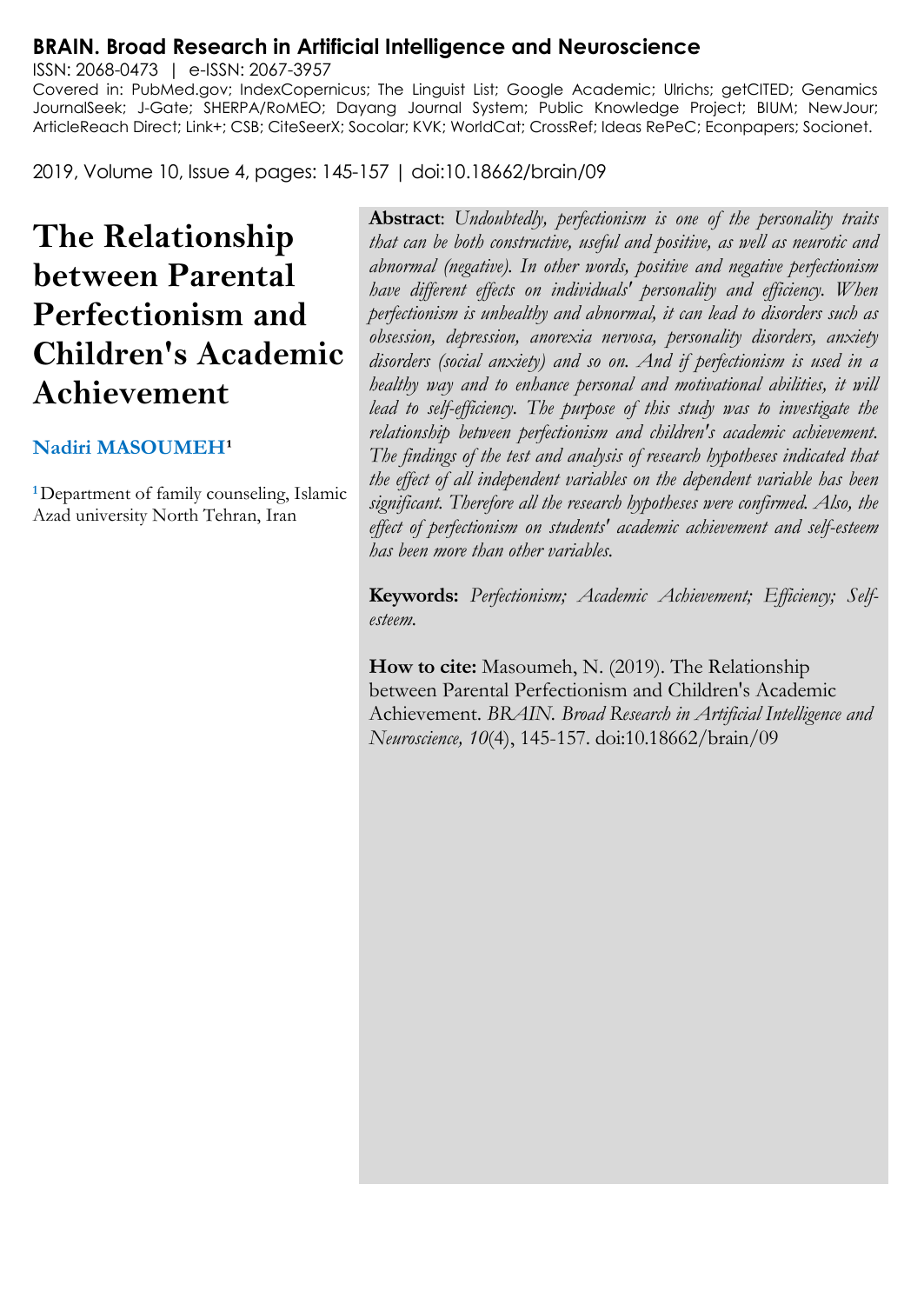# **1. Statement of problem**

Several factors affect a child's attitude toward himself and his family members, including economic, social, and cultural factors governing family that are directly related to the level of literacy and education of the family. Literacy and education, from an economic point of view, leads individuals towards community-based, creative, endogenous growth and development, and from a professional perspective, makes the society successful, adults are specified as a key factor in production, even with a specific economic term which are the active population or labor force. Perfectionist and powerseeking parents usually students who are over-perfectionist have had parents in the childhood who believed that the parents always said right, the parents always had right and acted right (Sanaei, 2013).

Perfectionism as a personality and motivational trait affects one's behavior. Horney (1950) considers perfectionism as a way of life that one uses to relieve anxiety. Although in the concept of perfectionism, it has allocated a great deal of attention of psychologists, it is still defined as an almost unknown and incompatible phenomenon (Bakhtiarpour, 2007). The construct of perfectionism can be normal or neurotic. Perfectionism is a threatening factor in the development of mental appetite and overeating. There is also evidence that perfectionism can prevent the successful treatment of depression and it is considered an important part of obsessivecompulsive personality disorder (Zidi, 2013).

It can be stated that since these parents do not understand the difference between their abilities and their children, they try to punish the children to reach their own criteria. Criteria that is so unrealistic that they achieve rarely. This style is called power-seeking parenting style and provides the grounds for perfectionism in the child. Also, parents who are selfperfectionist not only consider their children's successes to be small, but even reject their own successes (Verner-Filion & Gaudrean, 2010).

Historically, the concept of perfectionism as a psychological category has been considered by many psychologists (Horney, 1950). Results show that perfectionists have parents with a high level of perfectionism (DiBartolo & Rendon, 2011). This relationship is especially strong when the parent and child are in the same gender. Perfectionist parents critic a lot, they are strict, and support their children less. They evaluate their children's performance too much; this is by the expense of losing the close relationship between them and their children. Perfectionist parents, instead of confirming their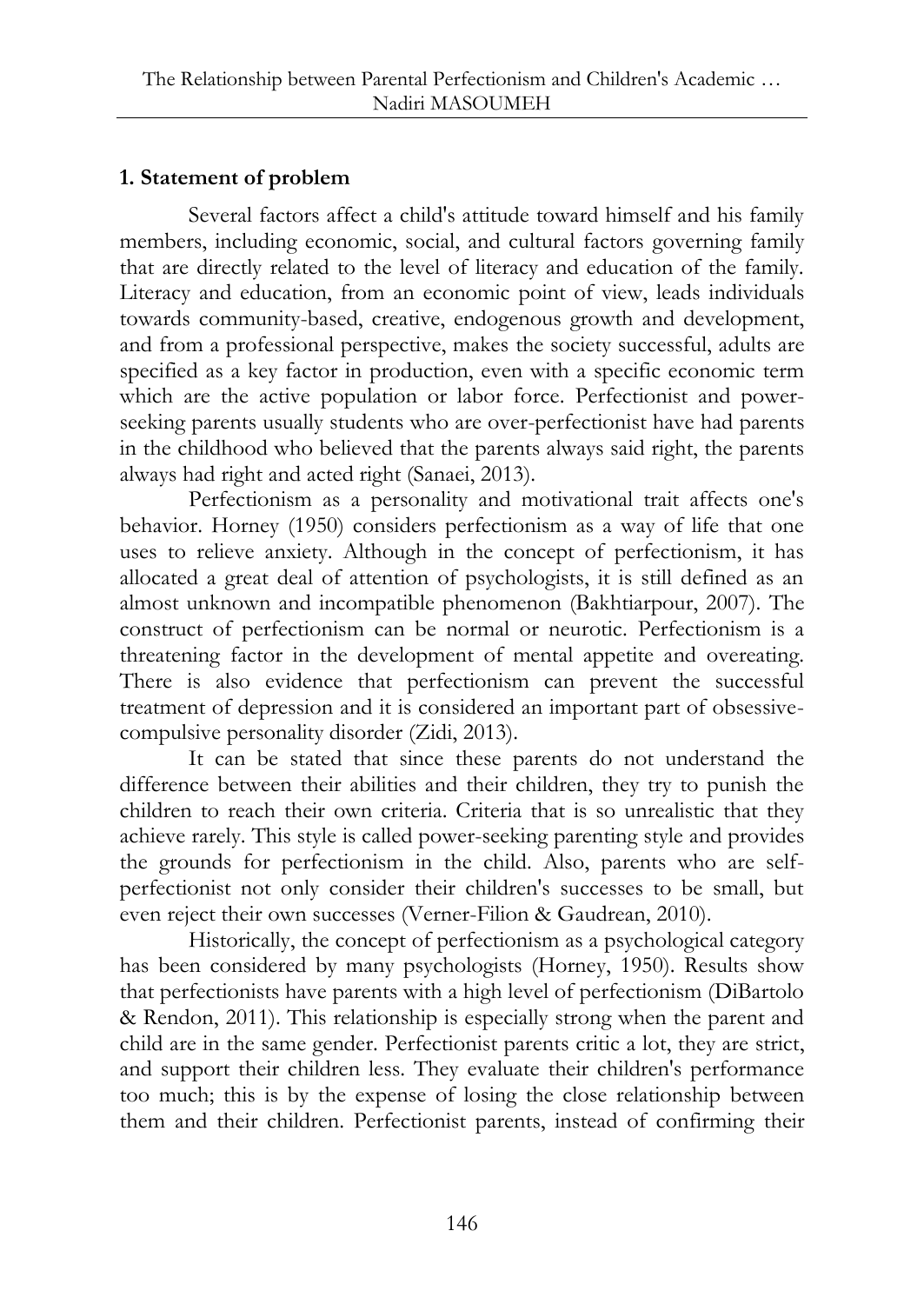children's behavior, constantly force them and warn them to do better (Pong, Johnston & Chen, 2010).

The children of perfectionists never feel happy because they think their behavior is not good enough to attract parents. Also, perfectionist parents often refrain from loving and endorsing their children, thus punish them and their children never feel satisfied or happy (Mirshekari and Saadatmand, 2015). Victims of such common fear try as much as they can to avoid situations that predict that their performance in those situations will be judged according to high standards and standards. On the other hand, the influence of perfectionism thinking on anxiety has been assessed by others that are the fundamental components of negative perfectionism associated with anxiety growth and states (Shaye, 2012). Given the importance of this issue in children's academic achievement and future success, this study is conducted to investigate the relationship between parental perfectionism and children's academic achievement.

#### **2. Theoretical Framework of Research**

Perfectionism has been a favorite concept of psychologists since the early twentieth century. The first ones who worked on perfectionism defined it as: '' The extremist tendency to be impeccable, to consider his or her own smallest mistake as an unforgivable sin and anxiously wait for the ominous consequences of failure ''. In simpler terms, perfectionists consider too high criteria for success and if they fail to achieve their ambitious goals, they consider themselves as a defeated (Mehrabi et al., 2007). They know the world by the law of all or nothing. Every possible outcome is either a complete failure or a complete success. In sport, this phenomenon is clearly visible to athletes after the race. Those who consider equality as a failure and have nothing to do with other factors are likely to be perfectionists. If we consider the perfectionist athletes before the race, we are most likely to be preoccupied with the fear of failure. (Fakhr al-Sadat, 2003)

In general, fear of failure, concern of evaluating and how others think about themselves, formulating high-level standards, and not assuring their success, and the thoughts like this that perfectionists are engaged with them, are all considered the underlying and manifestation of anxiety. In other words, every human being has a set of abilities and by aware of the amount of these talents that determine his or her life goals (Bakhtiarpour, 2007). It is assumed that perfectionists have cognitive schemas that, regardless of their abilities, choose goals beyond their capacity and as afraid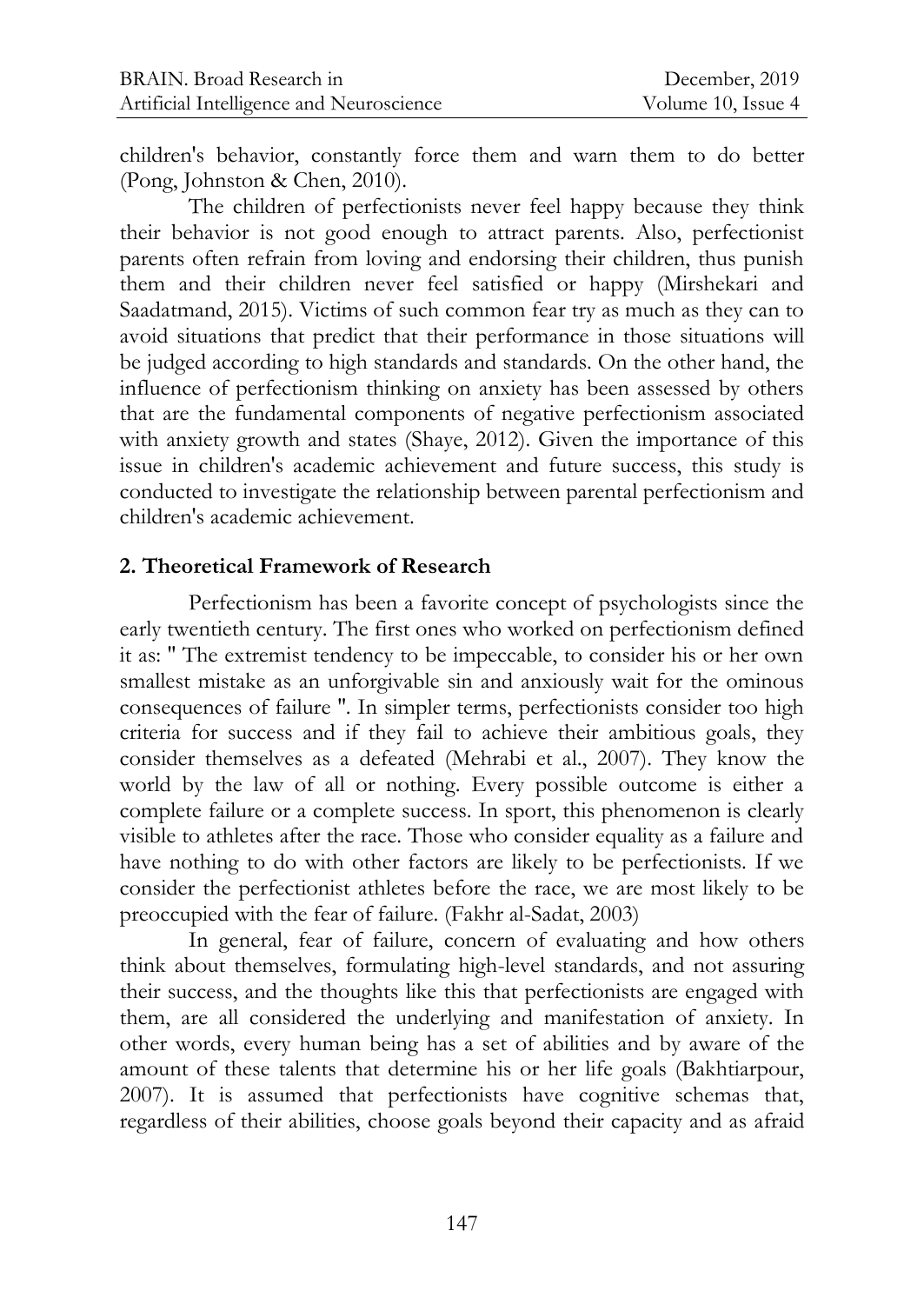of failing to attain their considered perfection, except for complete success, they are not satisfied with anything (Bakhtiarpour, 2007).

Perfectionist thinking, on the one hand, alone leads to academic failure because perfectionist students are not satisfied with just doing their homework and achieving 100% good results. They are not satisfied with this issue that their performance is better than their peers and they have done their work or assignment as desirable and acceptable as possible, but they are only fully satisfied if they complete the task or assignment completely and without any error. For this purpose, they may abandon their responsibilities in any way due to the fear of lack of achieving their purpose. And for this reason, they will have the academic failure and on the other hand, perfectionism may indirectly lead to academic failure by depression and anxiety (Besharat, 2004). In the last two decades of the twentieth century, the importance of this concept for its traumatic role was again emphasized (Heidari & Kushan, 2002). Until this time, the concept of perfectionism was a one-dimensional concept and no attention was paid to its interpersonal features, but by the end of the twentieth century, perfectionism was exited the one-dimensional state and proposed as a multidimensional construct (Besharat, 2004). Various factors such as anxiety, extreme responsibility, inflexibility, depression, fear of self-efficacy, self-esteem and so on are effective.

## **2.1 Perfectionism**

Perfectionism is defined as the individual's enduring tendency to set complete and unattainable criteria and to strive for their fulfillment with selfcritical evaluation of the personal performance. Perfectionism in psychology is the belief that all things must be done in an obsessive manner and not accepted otherwise (Zidi, 2013). From a pathological point of view, perfectionism is an obsessive-compulsive personality disorder in which if the performance or outcome of an action is less than perfection, it is not accepted by the person. In such cases, these beliefs are unhealthy, and psychologists refer to such individuals as abnormal perfectionists (Accordino, Accordino & Slaneyl, 2000).

Perfectionists constantly think about the consequences of their actions and always focus on the best; they always expect to do the best. But they can never finish their work well. Such people have high expectations of their actual performance, so they cannot feel good because such personal and extreme criteria are the fear of failure. Fear leads to avoidance behaviors. And avoidance behavior means that one must constantly be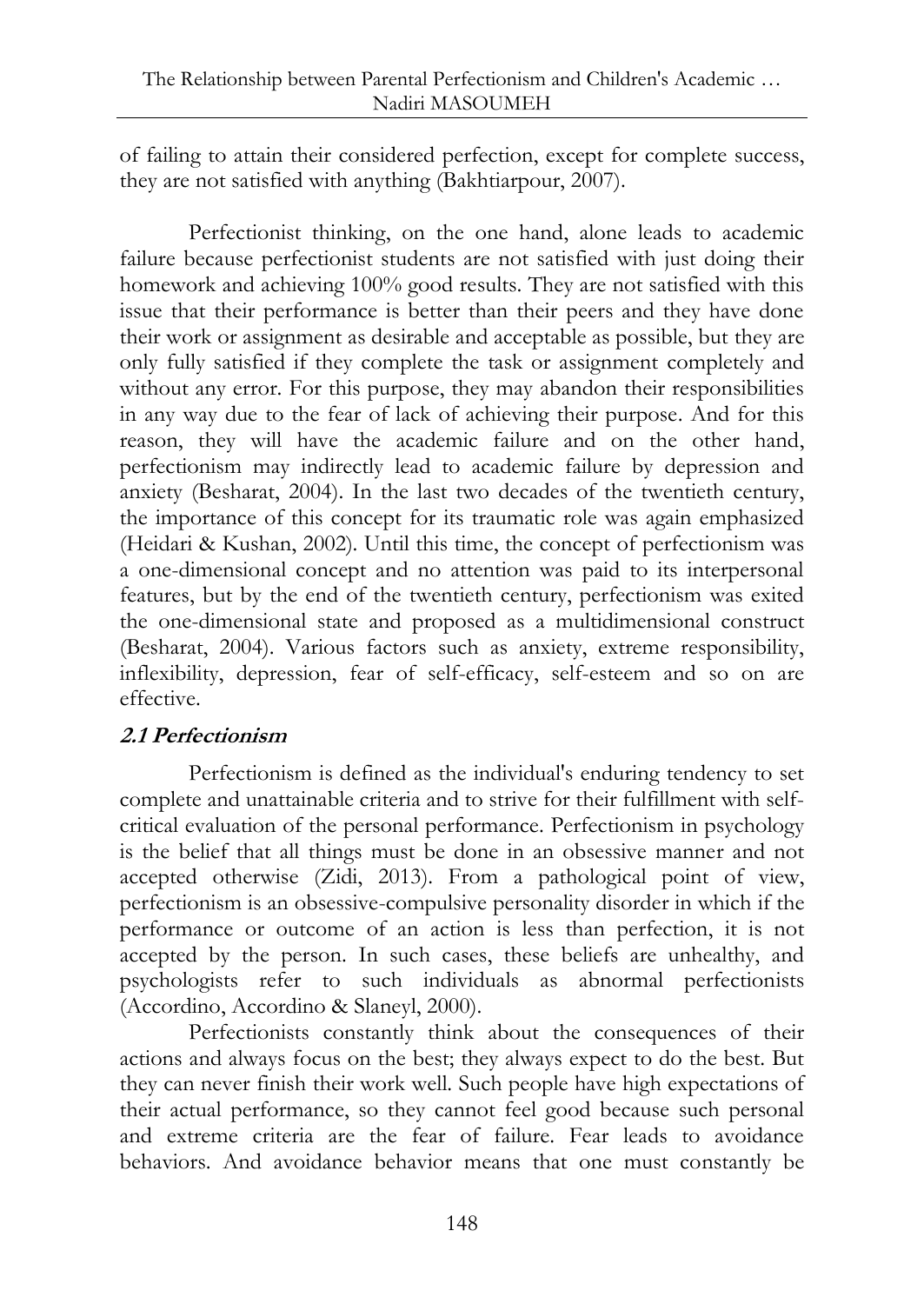aware of frightening issues. Fear of failure may prompt components of perfectionism such as safety seeking, reforming others, and extreme investigation to the person to be achieved their irrational criteria (Pong, Johnston & Chen, 2010).

Perfectionists avoid situations for fear of not fulfilling perfectionist criteria and may be neglected. Hollander (1965) focused on cognitive processes that sustain perfectionism in the individual, such as selective attention i.e, perfectionists often focus on their mistakes and deficiencies, Hollander considers perfectionism a negative trait, and the perfectionist has a self-humiliation.

Adler considers the view of striving for excellence as the basic reality of life. Excellence is the ultimate goal striving for it. The purpose of striving for excellence is not striving for being better or selfish tendency or false belief to situations. The purpose of Adler was the concept of striving for the concept of perfection. According to Bronse, perfectionism is the source of interaction with parents and perfectionists because it is within such a relationship that the child is positively reinforced for excellent performance. However, when the child fails in the effort, the parents consider failure as a reflection of backwardness of their skill. Instead of reassuring and comforting their children, such parents treat them with frustration, anxiety, and confusion (Zidi, 2013). Burns (1980) examined the continuous evaluation of perfectionists in successes. He observed that perfectionists have unrealistic extremist and inflexible criteria and that their interpretation of events is a destructive style and they define themselves on the basis of the ability to attain goals.

Undoubtedly, perfectionism is one of the personality traits that can be constructive, useful and positive, as well as neurotic, and abnormal (negative), and each category has different effects on one's personality and performance. On the whole, it can be said that the perfectionist is a person who needs and desires to be perfect, such a person assumes himself exactly as the ideal image of himself, the thing that "must" be ideal in his verdict (Mirshekari & Saadatmand, 2015).

#### **2.2 Academic achievement**

Academic achievement means that the expected educational level to be met and the education organization to be closer to its predetermined goals. Academic achievement means increasing learning, increasing the grade of scores, and students' acceptance in the courses and educational grades. Academic achievement is "general or private knowledge or acquired skill in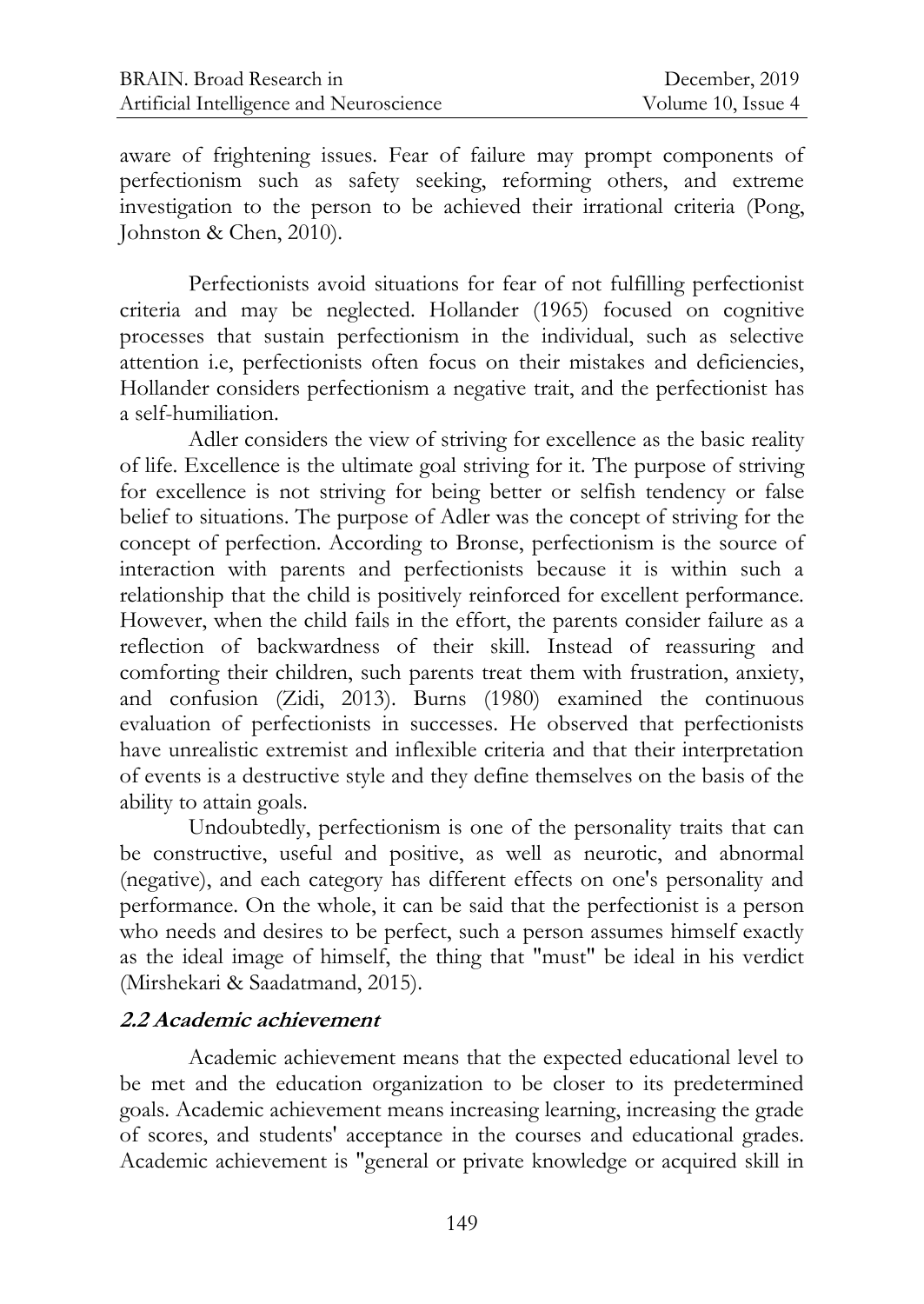subjects that typically measure tests or marks, or both, that teachers or students set." The term academic achievement refers to the manifestation of a student's academic status (Sanaei, 2013).

Cases like the school principal, the teacher, the goals and content of the curriculum, the methods and the educational facilities can be considered among factors, generally, give set of expectations to students that can play a significant role in the academic success or non-success of students. (Sanaei, 2013).

Emotional conditions in the family are the most important factors in shaping students 'attitudes towards education, mainly the cultural poverty of some families due to their parents' illiteracy causes to not to pay attention to the children. On the other hand, in some high-level families with relatively good education, the dominant atmosphere in the family is such that science and education are more valued. It is expected from children to pass high levels of science, and sometimes the pressure on children to be good and meet expectations may be greater than their ability and capacity, and the imbalance between expectations and abilities can lead to many problems in students (Sanaei, 2013).

## **2.3 Impact of Perfectionism on Academic Achievement**

Human beings naturally wishes goodness and perfection, and this tendency toward perfectionism and humanity is almost incomplete and flawless. The defect is that the category of perfectionism becomes anomalous because the unhealthy dimensions of perfectionism are associated with a lack of self-esteem, neuroticism and little harms (Shaye, 2012). In fact, perfectionism is not necessarily recognized as a negative factor, but as a factor that can have a positive and beneficial function. The life of perfectionists is usually summed up in a series of dos and don'ts. They should reach perfection in every way and do their best, otherwise they will not be satisfied, and their failure to fulfill them will cause them anxiety, depression, and severe guilt (Zidi, 2013). These expectations, on the other hand, make it difficult for them to undertake hard and irrational responsibilities of life. Some perfectionist parents wish to have perfect children. They are usually too ambitious, too competitive and too serious for their mistakes. This group of fathers and mothers do what they can to train perfect children. They regularly encourage their children to learn music or sports, of course, just learning and proficiency is not enough, but also their children should be beyond it (Pong et al., 2010). Perfectionist parents fill every moment of their children's lives with lessons, programs, and extracurricular activities, they expect from their children to have great scores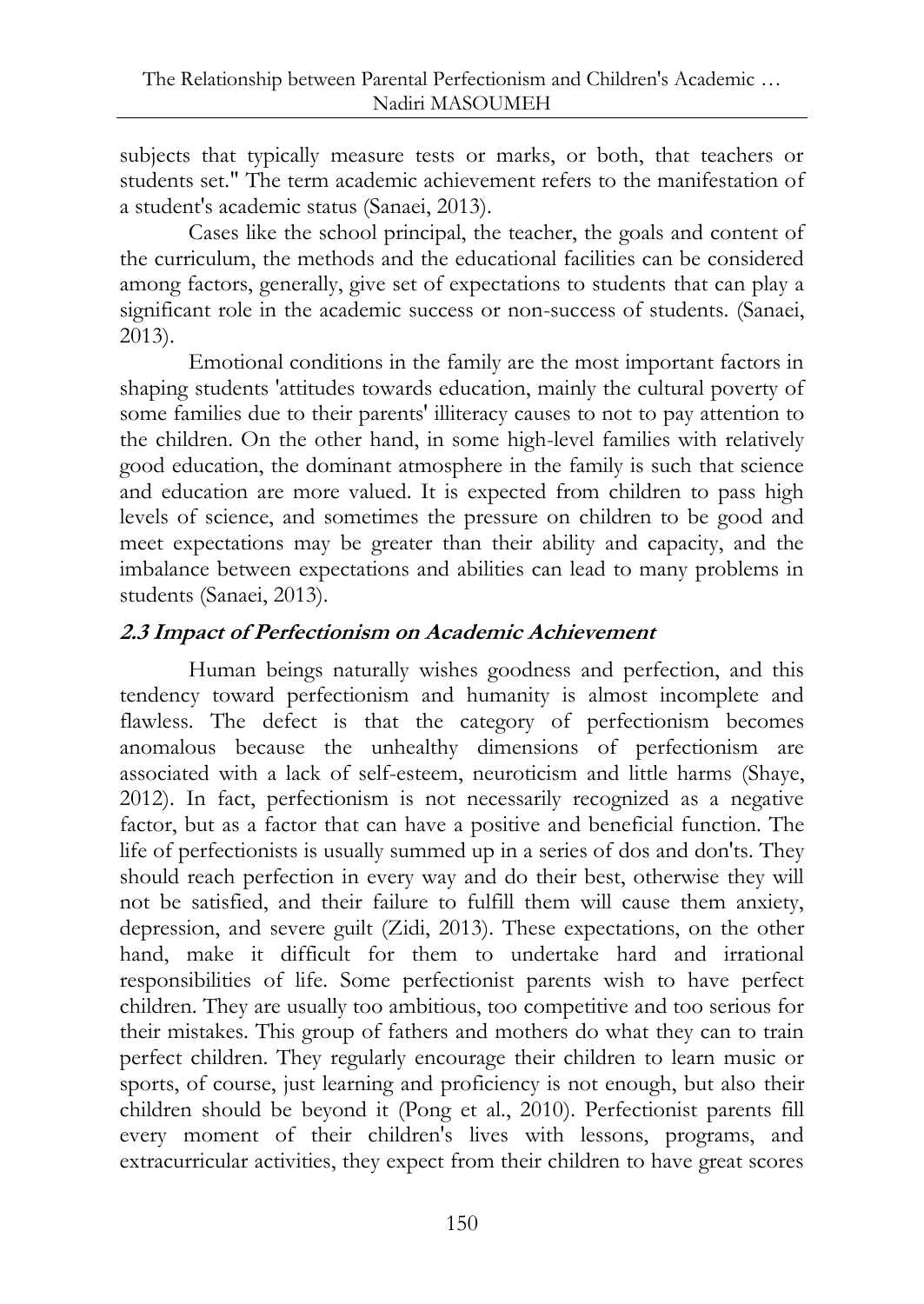and they put constantly their children under pressure to choose activities and programs that are according to their desire, not what the children themselves desire. These improper pressures and perfectionism will end up for the children and what kind of personality they will find in adulthood. Research has shown that positive forms of perfectionism are positively associated with life satisfaction. In addition, the negative forms of perfectionism have been negatively correlated with a variety of concepts of subjective well-being (Gilman & Ashby, 2004).

Concerning satisfaction from education, everyone expects the school and teachers to use the utmost facilities and efforts to students to reach the preset goals, but the point is that each student enters the educational environment by a unique background. The most important shaping of any student's background is the family environment and relationship with parents (Gilman & Ashby, 2004). One of the major problems that parents usually face is their lack of awareness of how to use appropriate educational styles for their children. If parents know that their educational styles determine the mental health fundamentals and educational and social competencies of their children, they will surely try more in learning and adopting appropriate educational styles. The purpose of educational styles of parenting are methods used by parents to deal with their children and have a profound impact on their childhood development and personality traits and subsequent behavior (Diba & Morteza, 2004).

Perhaps if people accepted that their defects were considered part of their beauty, it was this contradiction that made them unique and lovely. Many psychological problems did not happen. Perfectionism, as a personality and motivational attribute, affects one's behavior (Mirshekari & Saadatmand, 2015). In general, fear of failure, fear of being evaluated and how others think about themselves, formulating high standards and not assuring their success, and the thoughts that perfectionists have been engaged with them. All are the underlying and manifestation of anxiety (Mirshekari & Saadatmand, 2015). In other words, every human being has a set of abilities and by aware of the amount of these talents determine his or her life goals.

It is assumed that perfectionist individuals have cognitive schemas that, regardless of their abilities, choose goals beyond their capacity and are afraid of failing to achieve their considered perfection, except for complete success; they are not satisfied to a thing. Having perfectionist thinking on the one hand, alone leads to academic decline because perfectionist students are not satisfied with just doing their homework and getting good results.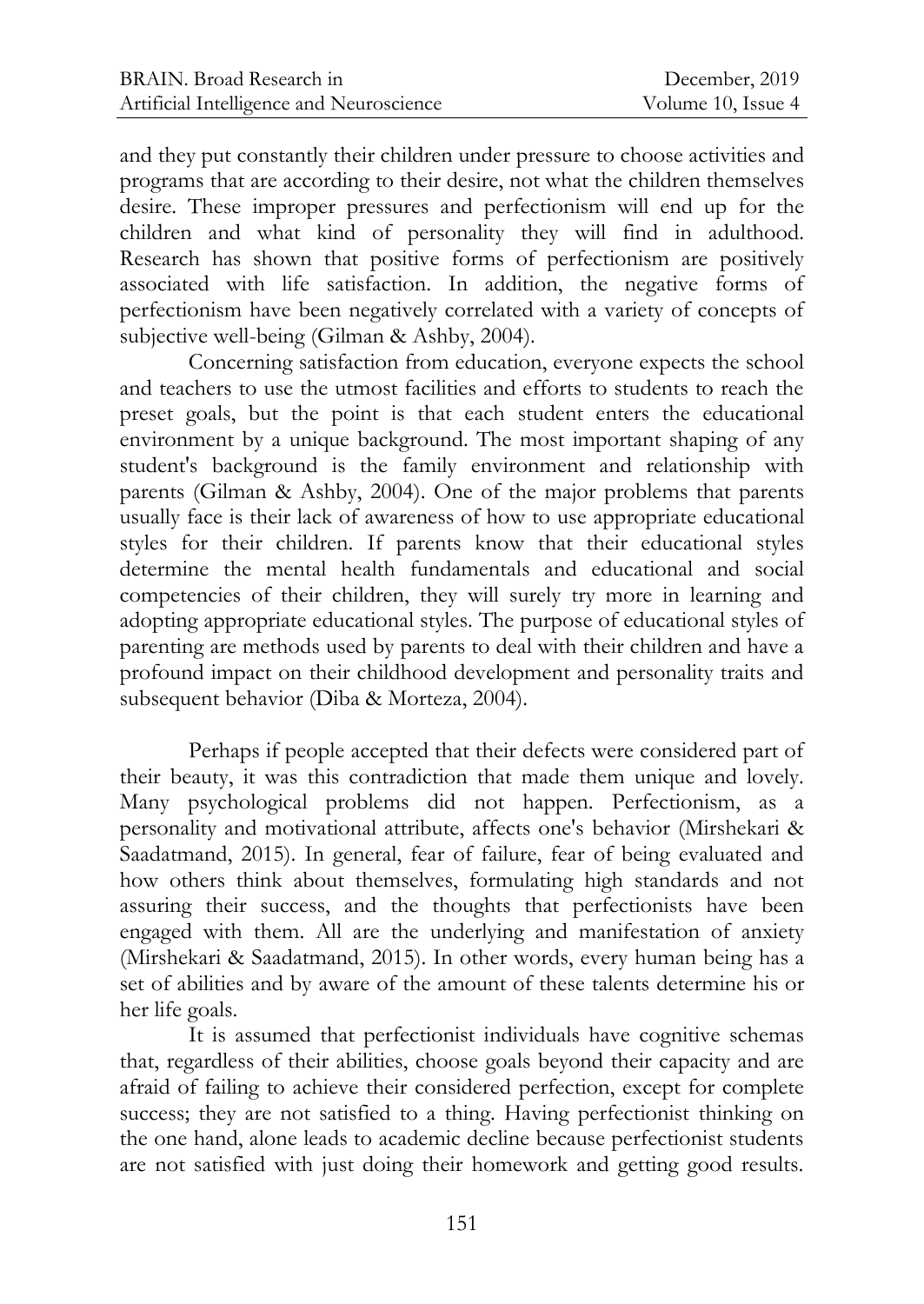They are not satisfied with this issue that their performance is better than their peers or they have done the assignment well and acceptable, but their satisfaction is fully provided only when they do their assignment completely without any error. So they may not be responsible for fear of failing to achieve their goal, or abandon them in the middle of work and therefore they will have educational decline (Sanaei, 2013).

The motivational force of each individual is towards growth and flourishing that self-efficacy is considered an important element in this way. The natural tendency of people is to move from the path of realizing their potential, although they may face some environmental and social barriers. Self-efficacy is a lasting and clear emotion from one's ability to cope effectively with many stressful situations. Self-efficacy refers to a sense of self-esteem and self-worth, a sense of self-sufficiency and efficiency in dealing with life (Bakhtiarpour, 2007). Also, self-esteem is what we think about ourselves, characteristics of ourselves that we compare with others, and our ability to reach an acceptable result on important issues (Mirshekari & Saadatmand, 2015).

Self-esteem is one of the most important characteristics of any person and it affects his mental health. Self-esteem also affects other personal aspects of a person, and lack of self-esteem will cause other aspects of their personality not to be grown or become inharmonic, and it may even underlie various mental illnesses such as depression, timidity and aggression. So self-esteem is at the heart of the matter. Those who fail to achieve their goals or see negative features in themselves and consider themselves unattractive have less self-esteem than successful and attractive people (Mirshekari & Saadatmand, 2015).

In other words, positive and negative perfectionism have different effects on one's personality and efficiency. When perfectionism is unhealthy and abnormal, it can cause disorders such as obsession, depression, anorexia nervosa, personality disorders, anxiety disorders (social anxiety), stress, psychiatric disorders and migraines. Perfectionists are often depressed because their focus is on issues such as individual competency and selfcriticism. They blame, criticize and attack, and have strong feelings of guilt, shame, defeat, and dishonesty (Pong et al., 2010). Perfectionist students do more risk and consider more advancement. In a way, they are never satisfied with their work and refrain from competitions even if they are confident of their ability (Mirshekari & Saadatmand, 2015).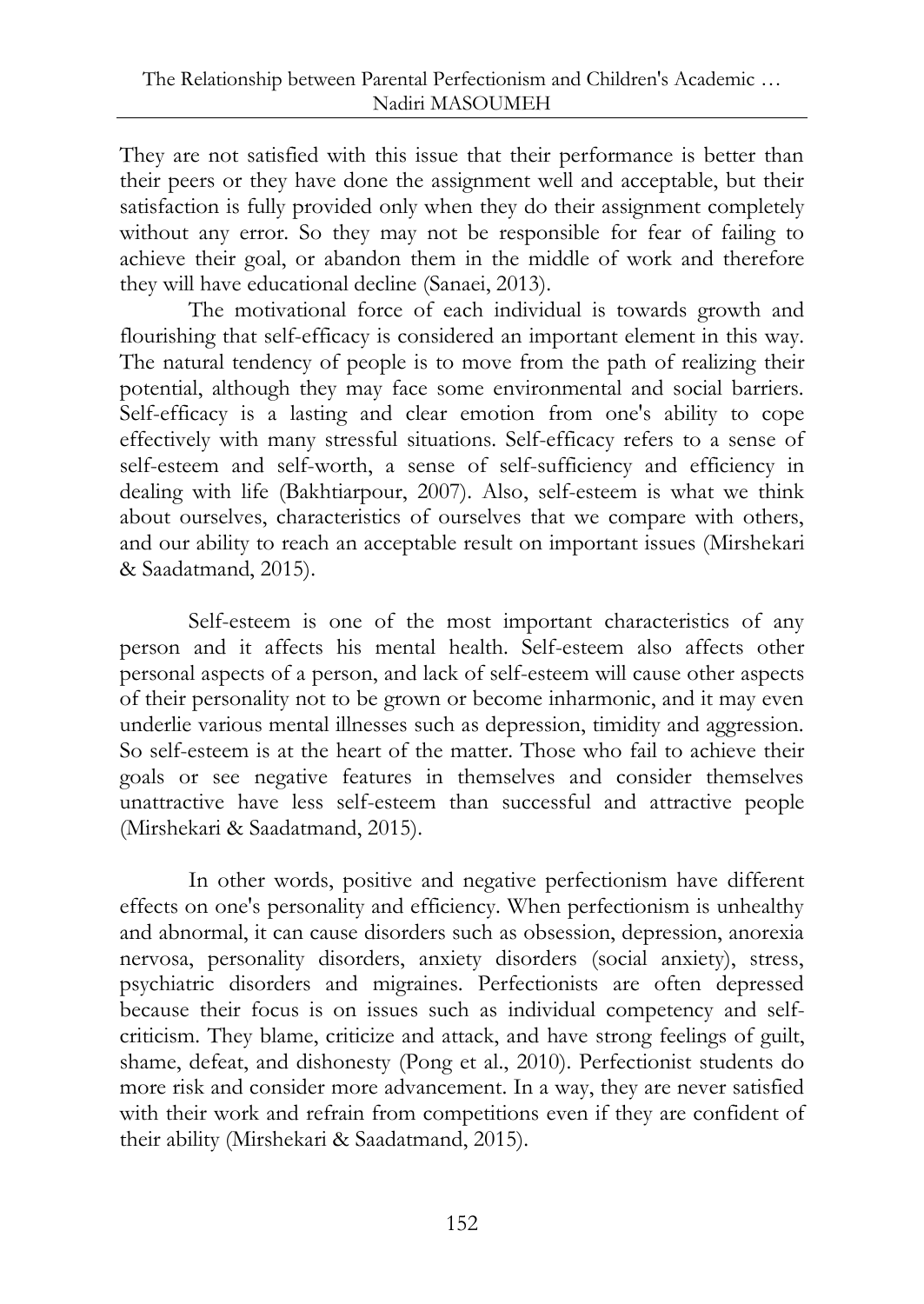Ultimately, this issue can lead to some disadvantages in the children's healthy education process, which can have long-term effects on academic failure, lack of interest in education, or obsession in gaining score from student. Given the content and scope of the effects of positive and negative (abnormal) perfectionism, the hypotheses of this study can be proposed as follows:

First hypothesis: Maladaptive perfectionism (negative) of parents affects students' academic achievement.

First sub-hypothesis: Maladaptive perfectionism (negative) of parents affects students' anxiety.

Second sub-hypothesis: Maladaptive perfectionism (negative) of parents affects students' fear of endangering.

Third sub-hypothesis: Maladaptive perfectionism (negative) of parents affects students' depression.

Second hypothesis: Positive perfectionism of parents affects students' academic achievement.

Fourth sub-hypothesis: Positive perfectionism of parents affects students' self-efficacy.

Fifth sub-hypothesis: Positive perfectionism of parents affects students' self-esteem.

## **3. Research Method**

This study is applied objectively and in terms of data collection is non-experimental designs. To ensure content validity, the research indices for the considered structures were designed based on previous studies and according to experts and university professors. A 5-point Likert scale (strongly disagree to strongly agree) was used for all analytical questions in the questionnaire. The statistical population of this study consisted of 196 undergraduate students of Islamic Azad University of Science Research Branch in Tehran. This value was obtained according to Cochran's formula for the finite sample population (confidence coefficient 95% and error percentage 0.05). In order to lack valid data, (210) questionnaires were distributed among the sample population. After the survey, the correct questionnaire was extracted. The data obtained from questionnaires were analyzed by SPSS software. The data obtained from the analytical questions of the questionnaire were analyzed in order to investigate the research hypotheses according to the multivariate regression and the relationships among the main variables of the research were identified. Also, the primary tool for data collection in this study was questionnaire. Also, the research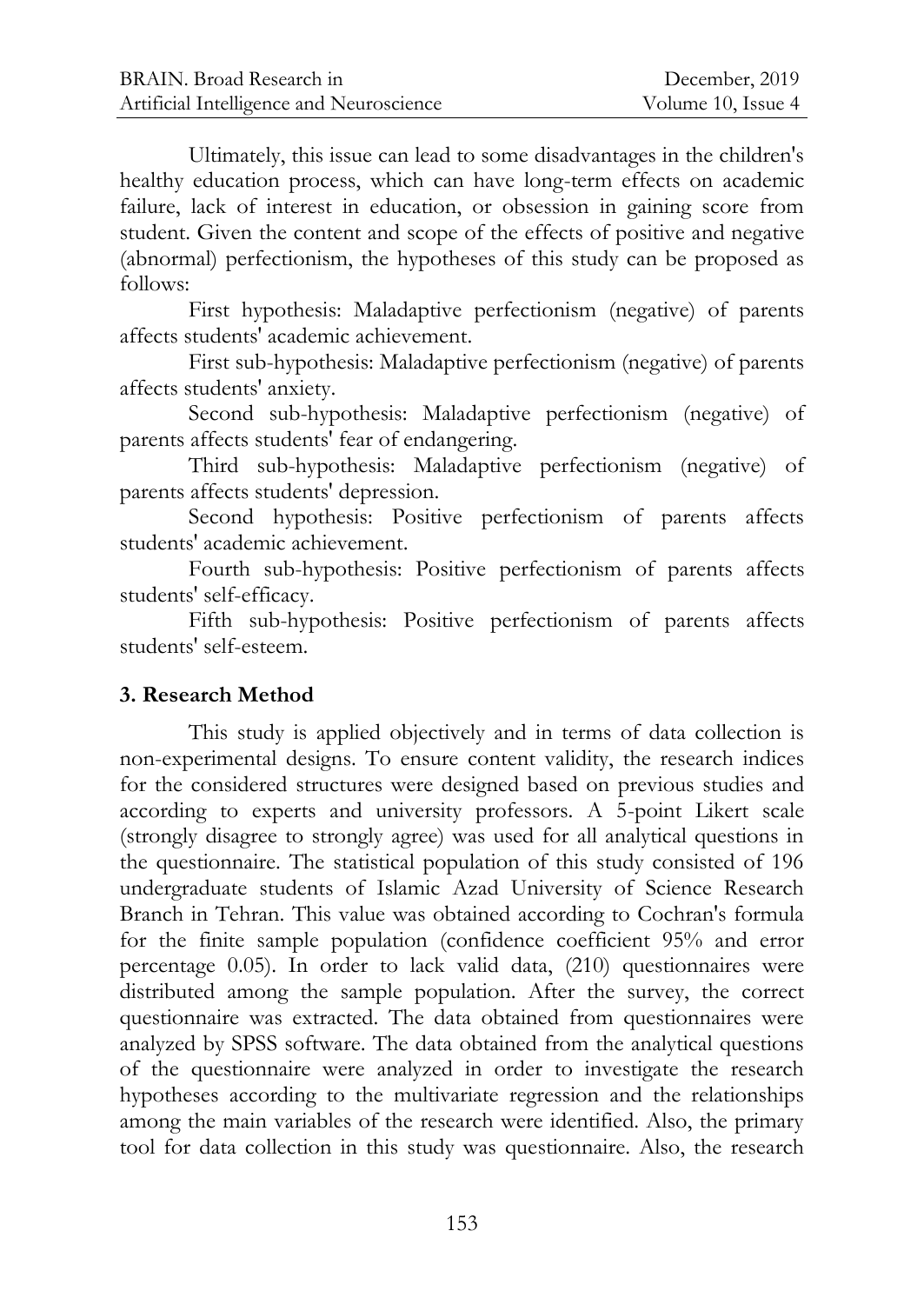questionnaire consisted of two parts, which in the first part, the demographic characteristics of the respondents were investigated. In the second part of the questionnaire, respondents were asked to indicate their level of agreement with each of the indicators on a 5-point Likert scale. The questionnaire used included two categories of perfectionism questions and academic achievement.

The second part included 28 questions about examining research hypotheses. In this study, face validity was used by experts to evaluate the validity of the measurement instrument (questionnaire) and the reliability of factors in the structural model was estimated by Cronbach's alpha formula. The reliability coefficients obtained using this formula indicated the reliability of the questionnaires was high (0.954).

## **4. Analysis**

An aspect of statistics is called inferential, which includes statistical estimation techniques and hypothesis testing. In which way (estimation or test) is deduced depends on the type of research. In this section, we examine the data obtained from the research questionnaires according to the various research variables described in the previous sections. In this study, we use the K-S (Kolmogrof Smirinov) statistic to test the assumption of normality of observations. The result of this test is summarized in the following table by separating groups.

| <b>Table 1:</b> Result of Kolmogrof Smirinov test |                          |                        |  |  |
|---------------------------------------------------|--------------------------|------------------------|--|--|
| Statistic K-S                                     | Sig.2-taild significance | Variable               |  |  |
| 1.33                                              | 0.06                     | Negative perfectionism |  |  |
| 1.19                                              | 0.09                     | Positive perfectionism |  |  |
| 1.23                                              | 0.08                     | Academic achievement   |  |  |
| 1.33                                              | 0.08                     | Anxiety                |  |  |
| 1.34                                              | 0.06                     | Fear of endangering    |  |  |
| 1.35                                              | 0.09                     | Depression             |  |  |
| 1.33                                              | 0.06                     | Self-efficiency        |  |  |
| 1.25                                              | 0.07                     | Self-esteem            |  |  |

As it can be seen, all statistics are above 0.05 and the assumption of normality is confirmed. In the next part of the research, the research hypotheses are tested using regression analysis. Multivariate regression is one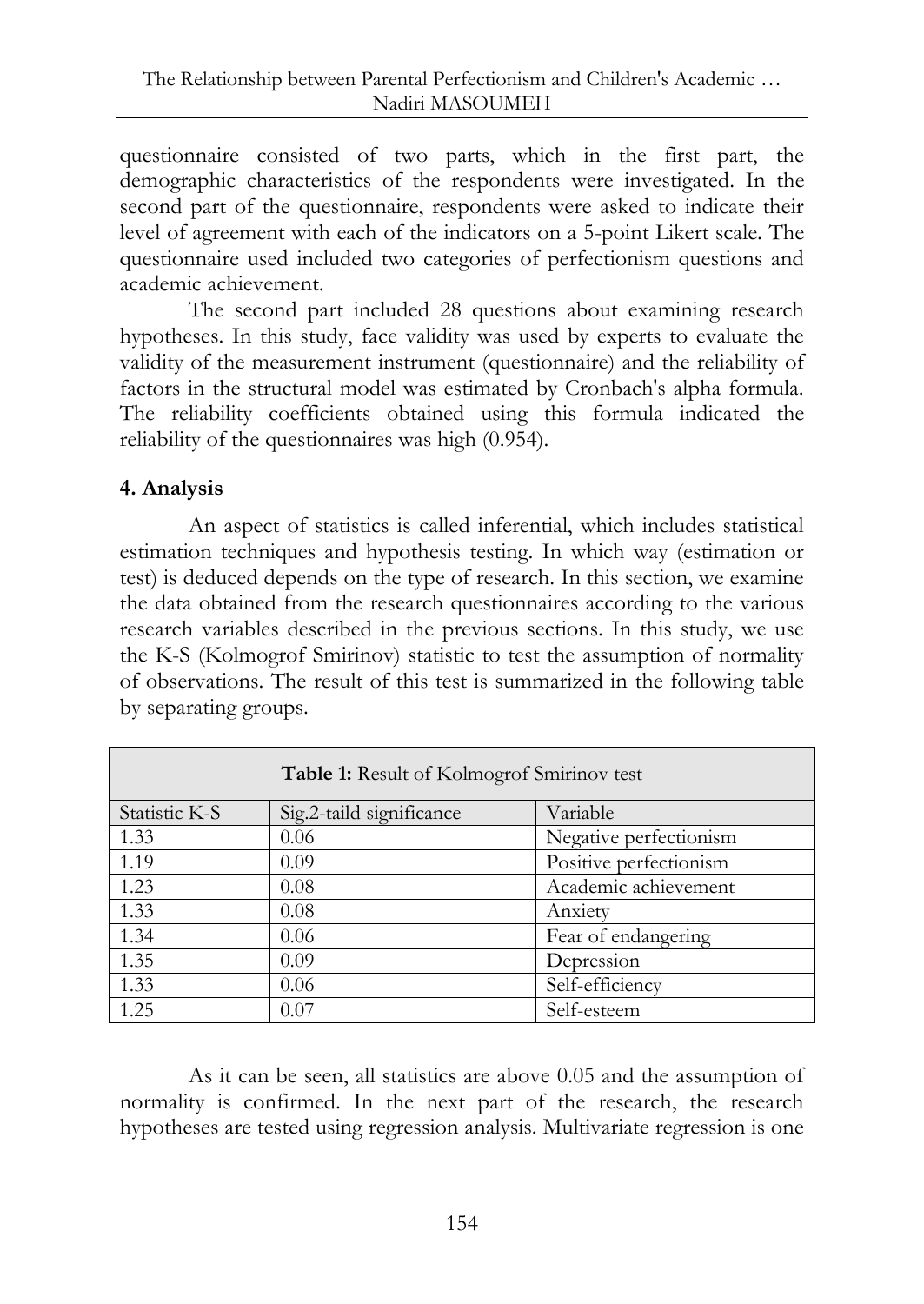of the bases of data analysis and reveals the relationships between statistical data.

| <b>Table 2.</b> Results of the research hypotheses |                   |                  |                               |  |
|----------------------------------------------------|-------------------|------------------|-------------------------------|--|
| Result                                             | Significant level | Beta coefficient | Hypothesis                    |  |
| Confirmed                                          | 0.000             | 0.333            | The first main hypothesis     |  |
| Confirmed                                          | 0.000             | 0.460            | The first sub-hypothesis      |  |
| Confirmed                                          | 0.000             | 0.194            | The second sub-<br>hypothesis |  |
| Confirmed                                          | 0.000             | 0.275            | The third sub-hypothesis      |  |
| Confirmed                                          | 0.000             | 0.560            | The second main<br>hypothesis |  |
| Confirmed                                          | 0.000             | 0.442            | The fourth sub-hypothesis     |  |
| Confirmed                                          | 0.000             | 0.541            | The fifth sub-hypothesis      |  |

As it can be seen in the table above, the level of significance obtained indicates a significant relationship between the variables. Thus, the null hypothesis for all research hypotheses is rejected and these hypotheses are confirmed. Also, the effect of perfectionism on students' academic achievement and self-esteem has been more than other variables.

## **4. Conclusion**

Perhaps if people accepted that their defects were considered part of their beauty, it was this contradiction that made them unique and lovely. Many psychological problems did not happen. Perfectionism, as a personality and motivational attribute, affects one's behavior. Horney (1950) considers perfectionism as a way of life that one uses to relieve anxiety. Although in the concept of perfectionism, it has allocated a great deal of attention of psychologists, it is still defined as an almost unknown and incompatible phenomenon. The purpose of this study was to investigate the relationship between perfectionism and children's academic achievement. The findings of the test and analysis of research hypotheses indicated that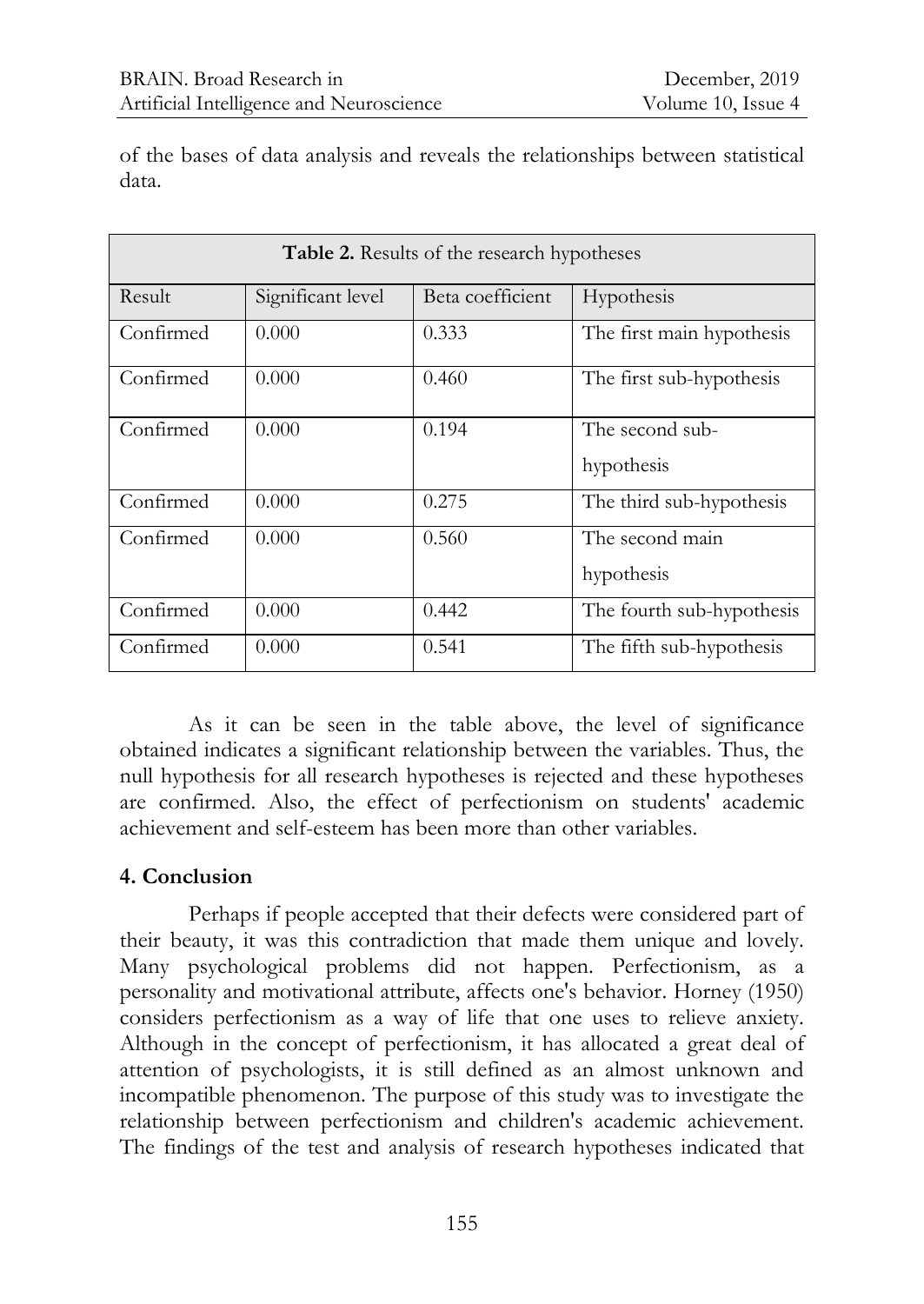the effect of all independent variables on the dependent variable was significant. Therefore all the research hypotheses were confirmed. Also, the effect of perfectionism on students' academic achievement and self-esteem was more than other variables.

Undoubtedly, perfectionism is one of the personality traits that can be constructive, useful and positive, as well as neurotic and abnormal (negative). In other words, positive and negative perfectionism have different effects on individuals' personality and efficiency. Also, when perfectionism is unhealthy and abnormal, it can lead to disorders such as obsession, depression, anorexia nervosa, personality disorders, anxiety disorders (social anxiety), stress, mental disorders and migraine, and if perfectionism is used healthy and to enhance one's personal and motivational abilities, it leads to self-efficacy. And this self-efficacy is a sustained and clear sense from competency and capability of person to cope effectively with many stressful situations and is associated with self-esteem and self-worth and enhances them. Findings from previous research also indicate that positive forms of perfectionism are positively associated with life satisfaction. In addition, the negative forms of perfectionism have been negatively correlated with a variety of concepts of subjective well-being.

#### **References**

- Accordino, B.D., Accordino, M. P:, & Slaney, R. B. (2000). An investigation of perfectionism, mental health, achievement, and achievement motivation in adolescents. *Psychology in the schools, 37*(6), 535-545.
- Bakhtiarpour, S. (2007). *Comparison of individual, educational, academic and economical characteristics of conditional and non-conditional students of Ahvaz Islamic Azad University*. (Research project, unpublished).
- Besharat, M. A. (2004). Investigating the relationship between parental perfectionism and student test anxiety. *Journal of Psychology and Educational Sciences, 34*, 1-19.
- Burns, D. (1980). The perfectionist's script for self-defeat. *Psychology Today (November)*, 34-51.
- Diba, S., & Morteza, L. (2004). Investigating the relationship between motivational beliefs and students' self-regulation strategies in mathematics. *Journal of Psychology*, 4, 404-420
- DiBartolo, P. M., & Rendon, M. J. (2011). A critical examination of the construct of perfectionism and its relationship to mental health in Asian and African Americans using a cross-cultural framework. *Clinical Psychology Review, 32*(3), 139-52. doi:10.1016/j.cpr.2011.09.007